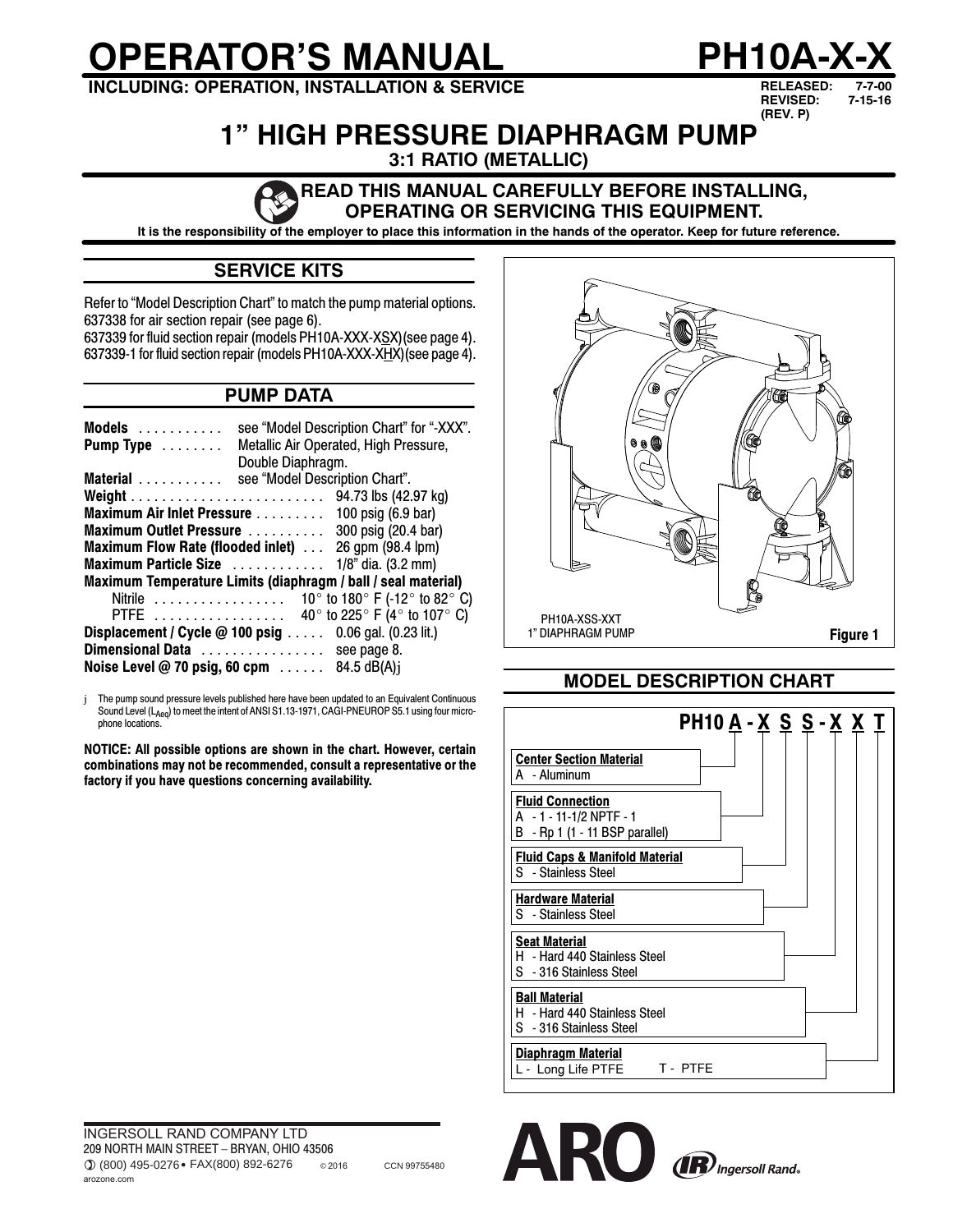# **OPERATING AND SAFETY PRECAUTIONS**

#### **READ, UNDERSTAND, AND FOLLOW THIS INFORMATION TO AVOID INJURY AND PROPERTY DAMAGE.**



**EXCESSIVE INLET AIR PRESSURE STATIC SPARK EXPLOSION HAZARD**



**HAZARDOUS MATERIALS**



**WARNING EXCESSIVE AIR PRESSURE. Can cause pump damage, personal injury or property damage.**

- **Do not exceed the maximum inlet air pressure as stated on the pump model plate.**
- **Be sure material hoses and other components are able to withstand fluid pressures developed bythis pump. Check all hoses for damage or wear. Be certain dispensing device is clean and in proper working condition.**

**WARNING STATIC SPARK. Can cause explosion resulting in severe injury or death. Ground pump and pumping system.**

- **Sparks can ignite flammable material and vapors.**
- **The pumping system and object being sprayed must be grounded when it is pumping, flushing, recirculating or spraying flammable materials such as paints, solvents, lacquers, etc. or used in a location where surrounding atmosphere is conducive to spontaneous combustion. Ground the dispensing valve or device, containers, hoses and any object to which material is being pumped.**
- **Use the pump grounding lug provided on metallic pumps for connection of a ground wire to a good earth ground source. Use ARO part no. 66885-1 ground kit or a suitable ground wire (12 ga. / 2.6 mm min. dia.).**
- **Secure pump, connections and all contact points to avoid vibration and generation of contact or static spark.**
- **Consult local building codes and electrical codes for specific grounding requirements.**
- **After grounding, periodicallyverify continuity of electrical path to ground. Test with an ohmmeter from each component (e.g., hoses, pump, clamps, container, spray gun, etc.) to ground to ensure continuity. Ohmmeter should show 0.1 ohms or less.**
- **Submerse the outlet hose end, dispensing valve or device in the material being dispensed if possible.(Avoid free streaming of material being dispensed.)**
- **Use hoses incorporating a static wire.**
- **Use proper ventilation.**
- **Keep inflammables away from heat, open flames and sparks.**

**Keep containers closed when not in use.**

- **<u>A WARNING</u>** INJECTION HAZARD. Any material injected into **flesh can cause severe injury or death. If an injection occurs, immediately contact a doctor.**
- **Do not grab front end of dispensing device.**
- **Do not aim dispensing device at anyone or any part of the body.**
- **Disconnect air supply line and relieve pressure from the system by opening dispensing valve or device and / or carefully and slowly loosening and removing outlet hose or piping from pump.**

**WARNING HAZARDOUS PRESSURE. Can result in serious injury or property damage. Do not service or clean pump, hoses or dispensing valve while the system is pressurized.**

*A* **WARNING HAZARDOUS MATERIALS. Can cause serious injury or property damage. Do not attemptto return a pump tothe** **factory or service center that contains hazardous material. Safe handling practices must comply with local and national laws and safety code requirements.**

- **Obtain Material Safety Data Sheets on all materials from the supplier for proper handling instructions.**
- **WARNING EXPLOSION HAZARD. Models containing aluminum wetted parts cannot be used with III.-Trichloroethane, Methylene Chloride or other Halogenated Hydrocarbon solvents which may react and explode.**
- **Check the pump wetted parts for compatibility before using with solvents of this type.**
- **CAUTION Verify the chemical compatibility of the pump wetted parts and the substance being pumped, flushed or recirculated. Chemical compatibility may change with temperature and concentration of the chemical(s) within the substances being pumped, flushed or circulated. For specific fluid compatibility, consult the chemical manufacturer.**
- *A* **CAUTION** Maximum temperatures are based on mechani**cal stress only. Certain chemicals will significantly reduce maximum safe operating temperature. Consult the chemical manufacturer for chemical compatibility and temperature limits. Refer to Pump Data on page 1 of this manual.**
- *CAUTION* Be certain all operators of this equipment have **been trained for safe working practices, understand it's limitations and wear safety goggles / equipment when required.**
- *CAUTION* Do not use the pump for the structural support of **the piping system. Be certain the system components are properly supported to prevent stress on the pump parts.**
- **Suction and discharge connections should beflexible connections(such as hose), not rigid piped, and should be compatible with the substance being pumped.**
- **CAUTION Prevent unnecessary damage to the pump. Do not allow pumpto operatewhen out of materialfor long periods of time.**
- **Disconnect air line from pump when system sits idle for long periods of time.**
- **NOTICE Replacement warning label pn 92325 and solvent reaction warning tag pn 92769 are available upon request.**

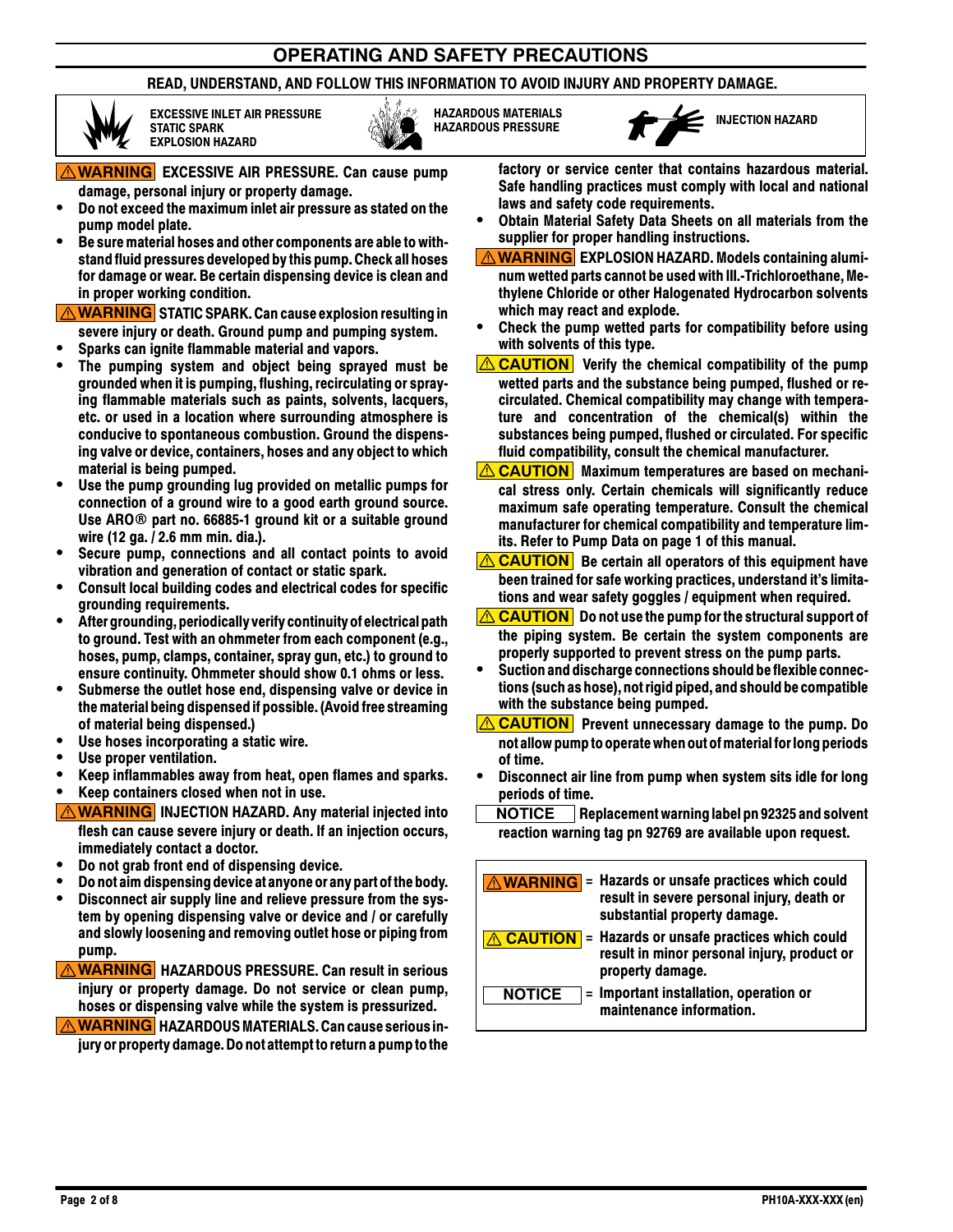# **GENERAL DESCRIPTION**

The 1" metallic diaphragm pump offers high volume delivery even at low air pressures, easy self priming, the ability to pump various viscositymaterials and the ability to pass solids (as stated in the chart above). The pump is offered with optional wetted parts configurations to satisfy a variety of application requirements. Refer to the "Model Description Chart".

### **AIR AND LUBE REQUIREMENTS**

- **WARNING EXCESSIVE AIR PRESSURE. Can cause personal injury, pump damage or property damage. Do not exceed maximum inlet air pressure as stated on pump.**
- A filter capable of filtering out particles larger than 50microns should be used on the air supply. There is no lubrication required other than the "O" ring lubricant which is applied during assembly or repair.
- $\bullet$  If lubricated air is present, make sure that it is compatible with the "O" rings and seals in the air motor section of the pump.

#### **TRANSPORT AND STORAGE**

- Store in a dry place, do not remove product from box during storage.
- Do not remove protection caps from inlet and outlet prior to installation.
- Do not drop or damage box, handle with care.

# **INSTALLATION**

- Secure the diaphragm pump legs to a suitable surface to ensure against damage by excessive vibration.
- Pump cycle rate and operating pressure should be controlled by using an air regulator on the air supply.
- The outlet material volume is governed not only by the air supply but also by the material supply available at the inlet. The material supply tubing should not be too small or restrictive. Be sure not to use hose which might collapse.
- Use flexible connections (such as hose) at the suction and discharge, these connections should not be rigid piped and must be compatible with the material being pumped.
- Install a ground wire where applicable.

#### **OPERATING INSTRUCTIONS**

- **NOTICE Check the tightness of the (29) tie rod nuts after first run in period due to possible compression set of the diaphragm.** If retorquing is required, be sure all pressure has been relieved from the pump and supply lines. Loosen (26) cap screws. Retorque (29) flange nuts to 280- 300 in. lbs(31.6 - 33.9 Nm). Tighten (26) cap screws to 120 - 140 in. lbs (13.6 - 15.8 Nm).
- Always flush the pump with a solvent compatible with the material being pumped if the material being pumped is subject to "setting up" when not in use for a period of time.
- Disconnect the air supply from the pump if it is to be inactive for a few hours.

#### START-UP

- 1. Turn pressure control knob until motor starts to cycle.
- 2. Allow pump to cycle slowly until it is primed and all air is purged from the fluid hose or dispensing valve.
- 3. Turn off dispensing valve and allow pump to stall check all fittings for leakage.
- 4. Adjust the regulator as required to obtain desired operating pressure and flow.

#### SHUTDOWN

- It is good practice to periodically flush entire pump system with a solvent that is compatible with the material being pumped, especially if the material being pumped is subject to "settling-out" when not in use for a period of time.
- Disconnect the air supply from the pump if it is to be inactive for a few hours.

#### **SERVICE**

- Certain ARO "Smart Parts" are indicated which should be available for fast repair and reduction of down time.
- Provide a clean work surface to protect sensitive internal moving parts from contamination from dirt and foreign matter during service disassembly and reassembly.
- Keep good records of service activity and include pump in preventive maintenance program.
- USE ONLY GENUINE ARO REPLACEMENT PARTS TO ASSURE PERFORMANCE AND PRESSURE RATING.
- Contact your local authorized ARO Service Center for parts and customer service information.
- Service Kits are available to service two separate Diaphragm Pump functions: 1. AIR SECTION, 2. FLUID SECTION. The Fluid Section is divided further to match typical active MATERIAL OPTIONS.

#### **FLUID SECTION SERVICE**

#### **GENERAL SERVICE NOTES:**

- Clean and inspect each part thoroughly upon disassembly, look for deep scratches on metallic surfaces and nicks, cuts or flat spots on "O" rings. Replace any of the parts that are of questionable condition.
- Upon disassembly, look for any remnants of "O" rings in the air motor valve areas.
- Tools required: 3/16" Allen wrench, 3/8" Allen wrench, 4 mm Allen wrench, 6mm Allen wrench, 7/16" wrench / socket, 1/2" wrench, 3/4" wrench / socket, 7/8" wrench / socket, 2-1/2" wrench, 13 mm wrench / socket, "O" ring pick, plastic mallet and spanner wrench.

• Loctite  $\circ$  is a registered trademark of Henkel Loctite Corporation • ARO  $\circ$  is a registered trademark of Ingersoll-Rand Company • 271 ™ and 572 ™ are trademarks of Henkel Loctite Corporation •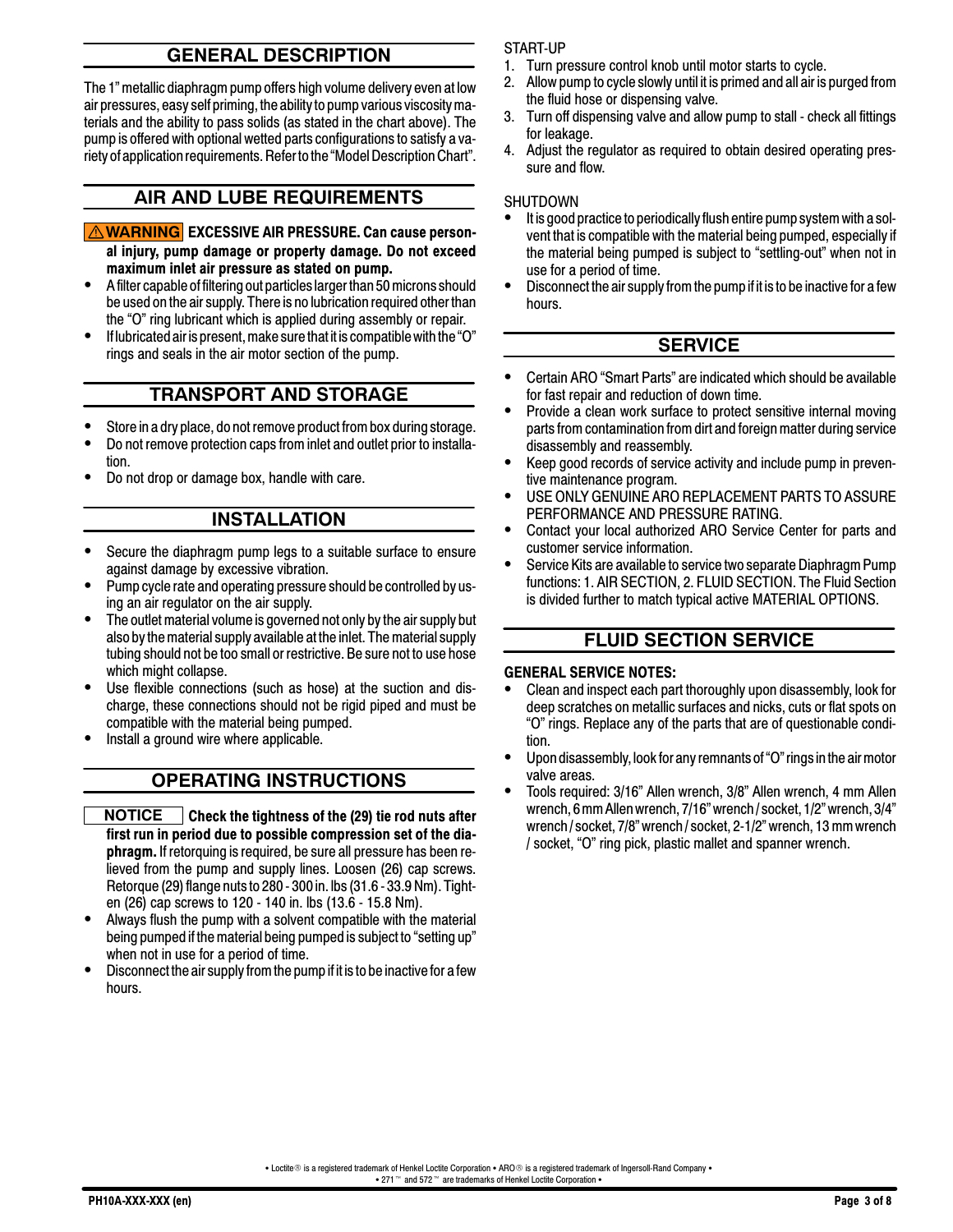# **PARTS ARTS IN A FILUID SECTION**

# **FLUID SECTION PARTS**

| <b>Item</b>  | - 7<br><u>v - v</u><br><u>ivit i<i>f</i></u><br><b>Description (size)</b> | Qty  | Part No.  | [Mtl] |
|--------------|---------------------------------------------------------------------------|------|-----------|-------|
| ★            | <b>Fluid Section Service Kit</b>                                          |      | 637339-() |       |
| $\square$ 1  | Rod                                                                       |      | 98724-1   | [C]   |
| $\sim$ 2     | "O" Ring (3/32" x 3/4" o.d.)                                              | (1)  | Y330-113  | [B]   |
| $\star$ 3    | "O" Ring (3/32" x 11/16" o.d.)                                            | (4)  | Y328-112  | [T]   |
| $\square$ 5  | <b>Plate</b>                                                              | (2)  | 94074-1   | [C]   |
| $\square$ 6  | <b>Diaphragm Plate</b>                                                    | (2)  | 94055     | [SS]  |
| $\star$ 7    | <b>Diaphragm</b>                                                          | (2)  | 94800-L   | [L]   |
|              | <b>Diaphragm</b>                                                          | (2)  | 94800     | [T]   |
| 9            | Washer (1.375" o.d. x 0.505" i.d.)                                        | (2)  | 93189-1   | [SS]  |
| 14           | Bolt (1/2" - 20 x 1-1/2")                                                 | (2)  | $Y5-87-T$ | [SS]  |
| 15           | <b>Fluid Cap</b>                                                          | (2)  | 95191     | [SS]  |
| $\star$ 19   | "O" Ring (3/32" x 1-9/16" o.d.)                                           | (4)  | Y328-126  | [T]   |
| $\star$ 21   | Seat<br>(PH10A-XSS-SXT)                                                   | (4)  | 90428-1   | [SS]  |
|              | (PH10A-XSS-HXT)                                                           | (4)  | 93367-1   | [SH]  |
| $\star$ 22   | Ball (1" dia.) (PH10A-XSS-XST)                                            | (4)  | 90948     | [SS]  |
|              | (PH10A-XSS-XHT)                                                           | (4)  | Y16-132   | [SH]  |
| 26           | Cap Screw (M8 x 1.25 x 25 mm)                                             | (8)  | 95177     | [SS]  |
| 29           | Flange Nut (M8 x 1.25)                                                    | (16) | 95535     | [C]   |
| 32           | <b>Bracket, Right Side</b>                                                | (2)  | 94154-1   | [C]   |
|              | <b>Bracket, Left Side</b>                                                 | (2)  | 94154-2   | [C]   |
| $\square$ 36 | Manifold (PH10A-ASS-XXT - NPTF)                                           | (2)  | 94394     | [SS]  |
|              | (PH10A-BSS-XXT - BSP)                                                     | (2)  | 94394-1   | [SS]  |
| 43           | <b>Ground Lug</b>                                                         | (1)  | 93004     | [Co]  |
| 67           | Screw (1/4" - 20 x 5/8")                                                  | (1)  | 93860     | [SS]  |

 "Smart Parts", keep these items on hand in addition to the service kits for fast repair and reduction of down time.

 Indicates parts included in 637338 air section service kit.

|                 | <b>MATERIAL CODE</b> |                                                                                                            |  |
|-----------------|----------------------|------------------------------------------------------------------------------------------------------------|--|
| $ B $ = Nitrile | $[Col = Copper$      | [SH] = Hard Stainless Steel<br>  [C] = Carbon Steel [L] = Long Life PTFE [SS] = Stainless Steel [T] = PTFE |  |

# **FLUID SECTION DISASSEMBLY**

The following procedure is for the installation of Fluid Section Service Kit parts. Refer to the view on page 5. The items with three digits are on pages 5, 6 and 7.

The steps shown below are for one side, repeat the steps 7 thru 12 to service the other side.

- 1. Remove four (26) cap screws, releasing (36) top manifold.
- 2. Remove (22) balls, (19) "O" rings and (21) seats.
- 3. Remove four (26) cap screws, releasing (36) bottom manifold.
- 4. Remove (19) "O" rings, (21) seats and (22) balls.
- 5. Remove eight (29) nuts, releasing (32) brackets.
- 6. Remove one (15) fluid cap.
- 7. Using a plastic mallet, tap the (124) tie rods back flush into the auxiliary body.
- 8. Remove two (158) cap screws, releasing (154 or 155) auxiliary body and diaphragm assembly.
- 9. Remove (159) "O" ring and one (153) "O" ring.
- SERVICENOTE: The next few stepsrelate only to diaphragm disassembly. Further disassembly would not normally be required unless there is damage / wear found on the(148) piston or on the face of the (152) cylinder.
- 10. Using a spanner wrench to hold the (149) adapter piston and a 3/4" socket on the (14) bolt, remove the (14) bolt, releasing (9) washer, (3) "O" ring,(6) diaphragm plate,(7) diaphragm,(5) plate and(3) "O" ring.
- 11. Remove the piston assembly and inspect the (151) nut, (148) piston

assembly, (150) "O" ring and (149) adapter piston. Do not disassemble further unless damage is evident.

- 12. Using an "O" ring pick, remove the (165) quad ring and two (164) back-up rings from the (163) bushing.
- **SERVICE NOTE: Removal of the (163) bushing should not be necessary, however it must be checked for sharp edges and removed to prevent possible further damage.**

### **FLUID SECTION REASSEMBLY**

- Clean all parts upon reassembly. Lubricate all replacement parts and metallic moving parts with Key-Lube grease upon reassembly.
- SERVICE NOTE: PTFE "O" rings are not resilient and they should always be replaced with new ones.
- 1. Install the (164) back-up ring by pulling it apart, twist or walk it down into the cavity bottom inside the (163) bushing.
- 2. Install the (165) quad ring on top of the spiral ring by folding it in half allowing it to get past the bushing i.d. and into the cavity.
- 3. Install the second (164) back-up ring as in step 1. Locate it on top of the quad ring. Lubricate and smooth out the set with your finger to assure good alignment.
- 4. Place the (9) washer onto the (14) bolt, with the chamfer against the bolt head, place the (3) "O" ring onto the (14) bolt and insert these three parts thru the (6) plate.
- 5. Place the (7) diaphragm onto this assembly, (see assembly note, page 5).
- 6. Assemble the (150) "O" ring and (148) piston assembly to the (149) adapter piston, securing with the (151) nut.
- 7. Lubricate the (152) cylinder wall and insert the piston assembly into the cylinder and through the bushing / quad seal.
- 8. Apply Loctite  $\textcircled{B}$  #271 <sup>to</sup> to the inner threads of the (149) adapter piston.
- 9. Place the (3) "O" ring on the end of the (149) adapter piston and slide the (5) plate over it.
- 10. Thread the piston assembly and diaphragm assembly together. Hold the piston assembly with a spanner wrench, align the diaphragm with the bolt holes and torque the (14) bolt to 49 - 52 ft lbs (66.4 - 70.5 Nm).
- 11. Install the (159) "O" ring and the (153) large "O" ring. Assembly hint: A liberal amount of Key-Lube grease will hold these in place temporarily.
- 12. Align the (154 or 155) auxiliary body with the (125) dowel pin and (158) cap screws, and push together, securing with two (158) cap screws.
- CAUTION: The tie rods can tear the diaphragm and ruin it. Hold the diaphragm against the pump body with your fingers when pushing each rod end through.
- 13. Align the diaphragm with the proper holes in the body and push the rods through far enough to allow installation of the(15) fluid caps. Be certain the flow direction is oriented correctly.
- 14. Assemble four (29) nuts.
- 15. Install two (32) brackets, securing with four (29) nuts.
- NOTE: Tighten the fluid cap nuts in a cross pattern alternately and **evenly**. Torque (29) nuts to 280 - 300 in. lbs (31.6 - 33.9 Nm).
- 16. Assemble (22) balls, (21) seats and (19) "O" rings into the cavity in the bottom of (15) fluid caps.
- 17. Assemble (36) bottom manifold to fluid caps, securing with (26) cap screws. NOTE: Torque (26) cap screws to 120 - 140 in. lbs (13.6 - 15.8 Nm).
- 18. Assemble (21) seats, (19) "O" rings and (22) balls into the cavity in the top of (15) fluid caps.
- 19. Assemble (36) top manifold to fluid caps, securing with (26) cap screws. NOTE: Torque (26) cap screws to 120 - 140 in. lbs (13.6 - 15.8 Nm).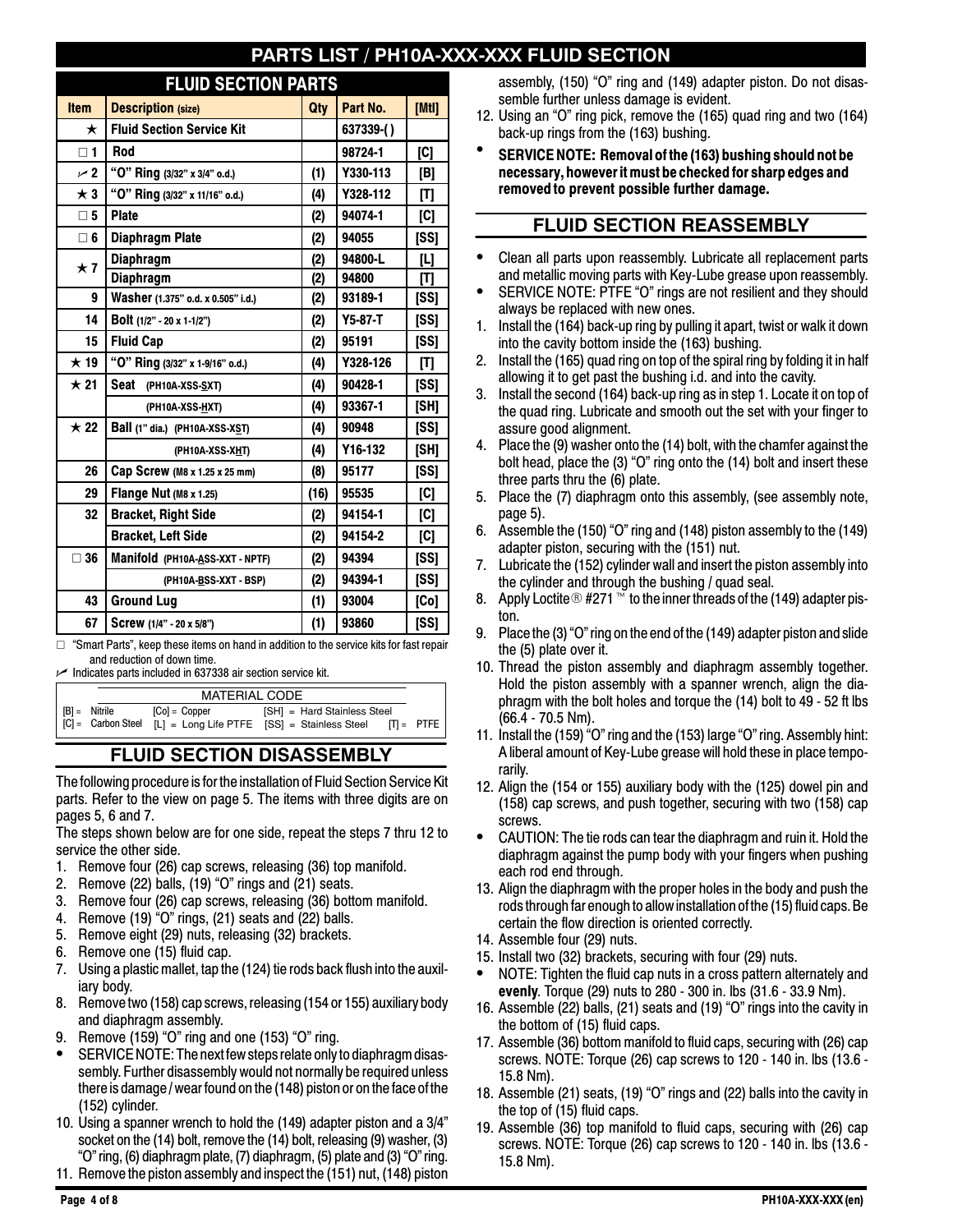#### **PARTS LIST / PH10A-XXX-XXX FLUID SECTION**

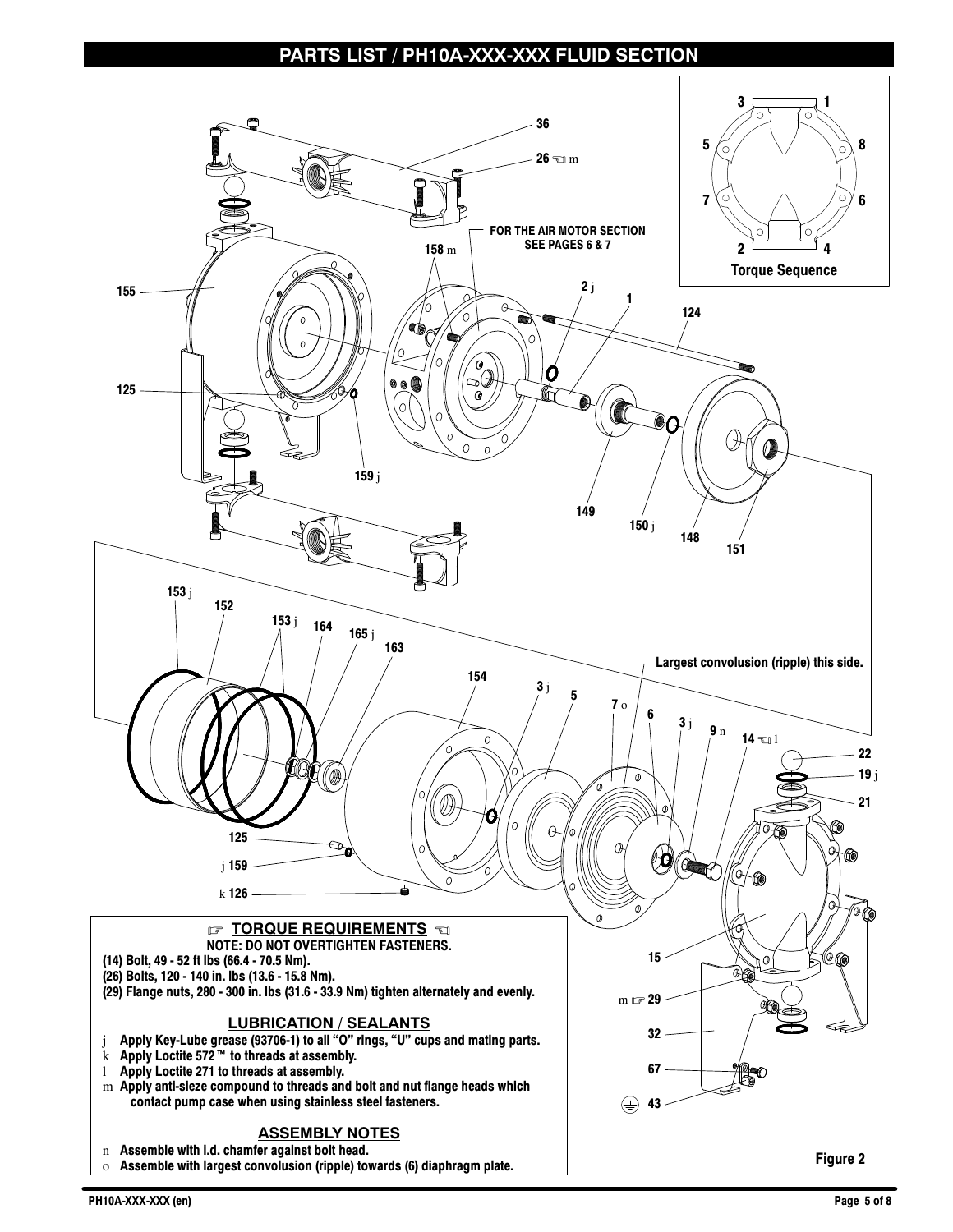# **PARTS LIST / PH10A-XXX-XXX AIR MOTOR SECTION**

#### **Indicates parts included in 637338 Air Section Repair Kit.**

| <b>Item</b>   | <b>Description (size)</b>               | Qty  | Part No. | <b>Mtl</b> | <b>Item</b>       | <b>Description (size)</b>           | Qty     | Part No. | <b>MtI</b> |
|---------------|-----------------------------------------|------|----------|------------|-------------------|-------------------------------------|---------|----------|------------|
| 101           | <b>Motor Center Body</b>                | (1)  | 95122-1  | [A]        | $\sim$ 150        | "O" Ring (1/16" x 1-3/16" o.d.)     | (2)     | Y325-23  | [B]        |
| ~102          | "O" Ring (1/16" x 1" o.d.)              | (2)  | Y325-20  | [B]        | $\Box$ 151        | <b>Nut</b>                          | (2)     | 94072    | [C]        |
| $\square$ 103 | <b>Sleeve</b>                           | (1)  | 94527    | [D]        | 152               | Cylinder                            | (2)     | 94801    | [Fg]       |
| 104           | <b>Plate</b>                            | (2)  | 95125    | [SS]       | $\nu$ $\star$ 153 | "O" Ring (1/8" x 6-1/2" o.d.)       | $(6)$ j | Y325-259 | [B]        |
| 109           | <b>Piston</b>                           | (1)  | 92011    | [D]        | 154               | <b>Auxiliary Body - Right</b>       | (1)     | 94750-1  | [A]        |
| $\sim$ 110    | "U" Cup (3/16" x 1-3/8" o.d.)           | (1)  | Y186-51  | [B]        | 155               | <b>Auxiliary Body - Left</b>        | (1)     | 94751-1  | [A]        |
| 111           | <b>Spool</b>                            | (1)  | 92005    | [A]        | 158               | Cap Screw (M8 x 1.25 x 25 mm)       | (4)     | 95177    | [SS]       |
| 112           | Washer (1.556" o.d.)                    | (5)  | 92877    | [Z]        | $\sim$ 159        | "O" Ring (1/16" x 7/16" o.d.)       | (2)     | Y325-11  | [B]        |
| $\sim$ 113    | "O" Ring (small) (1/8" x 1-1/4" o.d.)   | (5)  | Y325-214 | [B]        | 163               | <b>Bushing</b>                      | (2)     | 94053    | [Bz]       |
| ~114          | "O" Ring (large) (3/32" x 1-9/16" o.d.) | (6)  | Y325-126 | [B]        | $\nu$ $\star$ 164 | Back-Up Ring (3/4" i.d. x 1" o.d.)  | (4)     | Y118-210 | [T]        |
| 115           | <b>Spacer</b>                           | (4)  | 92876    | [Z]        | $\nu$ $\star$ 165 | <b>Quad Ring</b>                    | (2)     | 94050    | [B]        |
| 116           | <b>Spacer</b>                           | (1)  | 92006    | [Z]        | $\sim$ 167        | Pilot Piston (includes 168 and 169) | (1)     | 67164    | [D]        |
| $\square$ 118 | <b>Actuator Pin</b>                     | (2)  | 95126    | [SS]       | 168               | "O" Ring (3/32" x 5/8" o.d.)        | (2)     | 94433    | [U]        |
| $\square$ 121 | Plug                                    | (2)  | 95123    | [D]        | 169               | "U" Cup (1/8" x 7/8" o.d.)          | (1)     | Y240-9   | [B]        |
| 123           | Button Head Screw (M6 x 1 x 12 mm)      | (4)  | 95176    | [C]        | 170               | <b>Piston Sleeve</b>                | (1)     | 94081    | [D]        |
| 124           | <b>Tie Rod</b>                          | (8)  | 95195    | [SH]       | ~171              | "O" Ring (3/32" x 1-1/8" o.d.)      | (1)     | Y325-119 | [B]        |
| 125           | Dowel Pin (5/16" o.d. x 5/8")           | (2)  | Y148-45  | [C]        | $\sim$ 172        | "O" Ring (1/16" x 1-1/8" o.d.)      | (1)     | Y325-22  | [B]        |
| 126           | Pipe Plug (1/8 - 27 NPT.)               | (10) | Y227-2-L | [C]        | ~173              | "O" Ring (3/32" x 1-3/8" o.d.)      | (2)     | Y325-123 | [B]        |
| 127           | <b>Street Elbow</b>                     | (1)  | 94763    | [Br]       | ~174              | "U" Cup (1/8" x 1/2" o.d.)          | (2)     | Y186-43  | [B]        |
| 136           | <b>Plug</b>                             | (2)  | 94075    | [SS]       | 201               | <b>Muffler</b>                      | (1)     | 93110    | [C]        |
| 137 س         | "O" Ring (1/16" x 1-7/8" o.d.)          | (2)  | Y325-31  | [B]        |                   |                                     |         |          |            |
| 148           | <b>Piston Assembly</b>                  | (2)  | 61419    | [B]        | r ★               | Key-Lube "O" Ring Lubricant         | (1)     | 93706-1  |            |
| 149           | <b>Adapter Piston</b>                   | (2)  | 94073-1  | [C]        |                   | 10 Pack Key-Lube Grease             |         | 637175   |            |

 $\Box$  "Smart Parts", keep these items on hand in addition to the service kits for fast repair and reduction of down time.

 $\star$  Indicates parts included in 637339-() fluid section service kit.

|                  | <b>MATERIAL CODE</b>        |                        |
|------------------|-----------------------------|------------------------|
| $[A] =$ Aluminum | $ C  =$ Carbon Steel        | [SS] = Stainless Steel |
| $[B] =$ Nitrile  | $[D] = \text{Acetal}$       | $\Pi = P \text{TFE}$   |
| $[Br] = Brass$   | $[Eq] = Fiberalas$          | $[U] =$ Polyurethane   |
| $[Bz] =$ Bronze  | [SH] = Hard Stainless Steel | $[Z] = Zinc$           |

# **AIR SECTION SERVICE**

#### Service is divided into two parts - 1. Pilot Valve, 2. Major Valve. **GENERAL SERVICE NOTES:**

- Air Motor Section Service is continued from step 8 of the Fluid Section Disassembly.
- It is not necessary to remove the Fluid Section Ends to gain access to the Air Motor Major Valve Section.
- In most cases, problems of an air control nature will reside in the Air Valve area.
- Removal of the Fluid Sections is required to install all of the parts included in the Air Section Service Kit, if this is the case, follow steps 1 thru 8 of the Fluid Section Disassembly on both sides and isolate the Air Section.
- <sup>j</sup> SERVICE KIT NOTE: Only two replacement "O" rings are supplied in the 637338 and 637339-( ) kits.

# **PILOT VALVE DISASSEMBLY**

- NOTE: Both outer pump Fluid Sections must be removed to access the Pilot Section parts (see figure 3, page 7).
- 1. Remove two (123) screws and (104) plate from both sides of the (101) motor center body.
- 2. A light tap on (118) actuator pin should expose the opposite (121) plug and (167) pilot piston.
- 3. Remove (170) piston sleeve and inspect the inner bore for damage.

# **PILOT VALVE REASSEMBLY**

- Lubricate all soft parts, spool and bores with Key-Lube grease upon reassembly.
- 1. Assemble the trailing (102) "O" ring to (103) sleeve and assemble sleeve into motor center body, pushing thru far enough to expose "O" ring groove on opposite end.
- 2. Assemble (102) "O" ring to (103) sleeve and push sleeve onto motor center body.
- 3. Assemble (2) "O" ring to (1) rod and assemble into (103) sleeve.
- 4. Assemble (171 and 172) "O" rings to (170) piston sleeve and assemble into (101) center body. NOTE: Assemble sleeve with small i.d. into center body.
- 5. Assemble two (168) "O" rings and (169) "U" cup to (167) pilot piston (note the lip direction of "U" cup) and assemble into (170) piston sleeve.
- 6. Assemble (173) "O" rings and (174) "U" cups (note lip direction) to (121) plugs.
- 7. Assemble (118) actuator pins to (121) plugs and assemble (121) plugs into (101) center body.
- 8. Assemble (104) plates to (101) center body, securing with (123) screws.
- 9. Reassemble fluid section parts.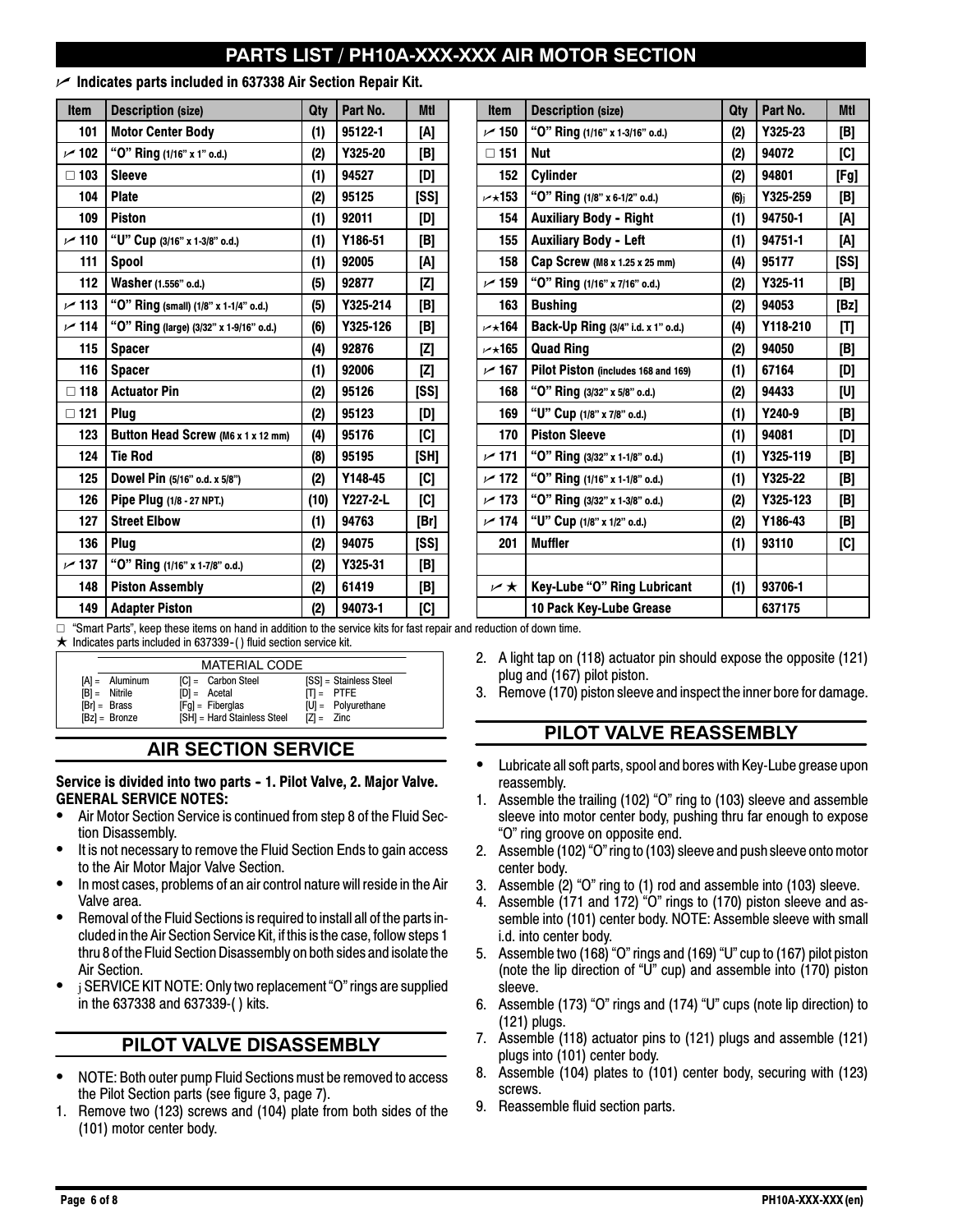# **PARTS LIST / PH10A-XXX-XXX AIR MOTOR SECTION**



# **MAJOR VALVE DISASSEMBLY**

- 1. Remove the two (124) tie rods blocking the (136) plugs.
- 2. Using a 3/8" Allen wrench, remove both (136) plugs. Check the (137) "O" rings and make certain they are intact and undamaged. Fragments of "O" rings can cause the pump to malfunction.
- 3. From the air inlet side (use a large dowel and soft mallet) tap moderately on the (109) piston and then push the entire valve stack out the opposite side. Clean and inspect all parts for damage and wear.

#### **MAJOR VALVE REASSEMBLY**

- Lubricate all soft parts, spool, and bores with Key-Lube grease upon reassembly.
- 1. For best results, rebuild the Major Valve stack one piece at a time. Start with the (112) washer and install it in the side opposite the air inlet. Place the washer into the bore with the raised edge facing out-

ward, follow it with the larger (114) "O" ring.

- 2. Place (113) "O" ring on the (115) spacer, insert the spacer with the legs facing outward, be sure not to block the internal ports with the spacer legs. Repeat this process three times and make certain each set is pressed in well.
- 3. Install the last (112) washer and a (114) "O" ring, place the last (113) "O" ring on the (116) spacer and install. Install the last (114) "O" ring.
- 4. Lubricate the (111) spool and install (this is the side opposite of the air inlet). Note: The end with the hole in it faces outward.
- 5. Install a new (137) "O" ring on the (136) plug and thread it into the (101 motor center body.
- Note: Align plug carefully and take care not to damage "O" rings.
- 6. Assemble the (110) "U" cup to the (109) piston and install it into the air inlet side with the lips facing outward.
- 7. Install new (137) "O" ring on the (136) plug and install into the (101) motor center body.
- 8. Assemble (124) tie rods, securing with (29) nuts. NOTE: Torque (29) nuts to 280 - 300 in. lbs (31.6 - 33.9 Nm).